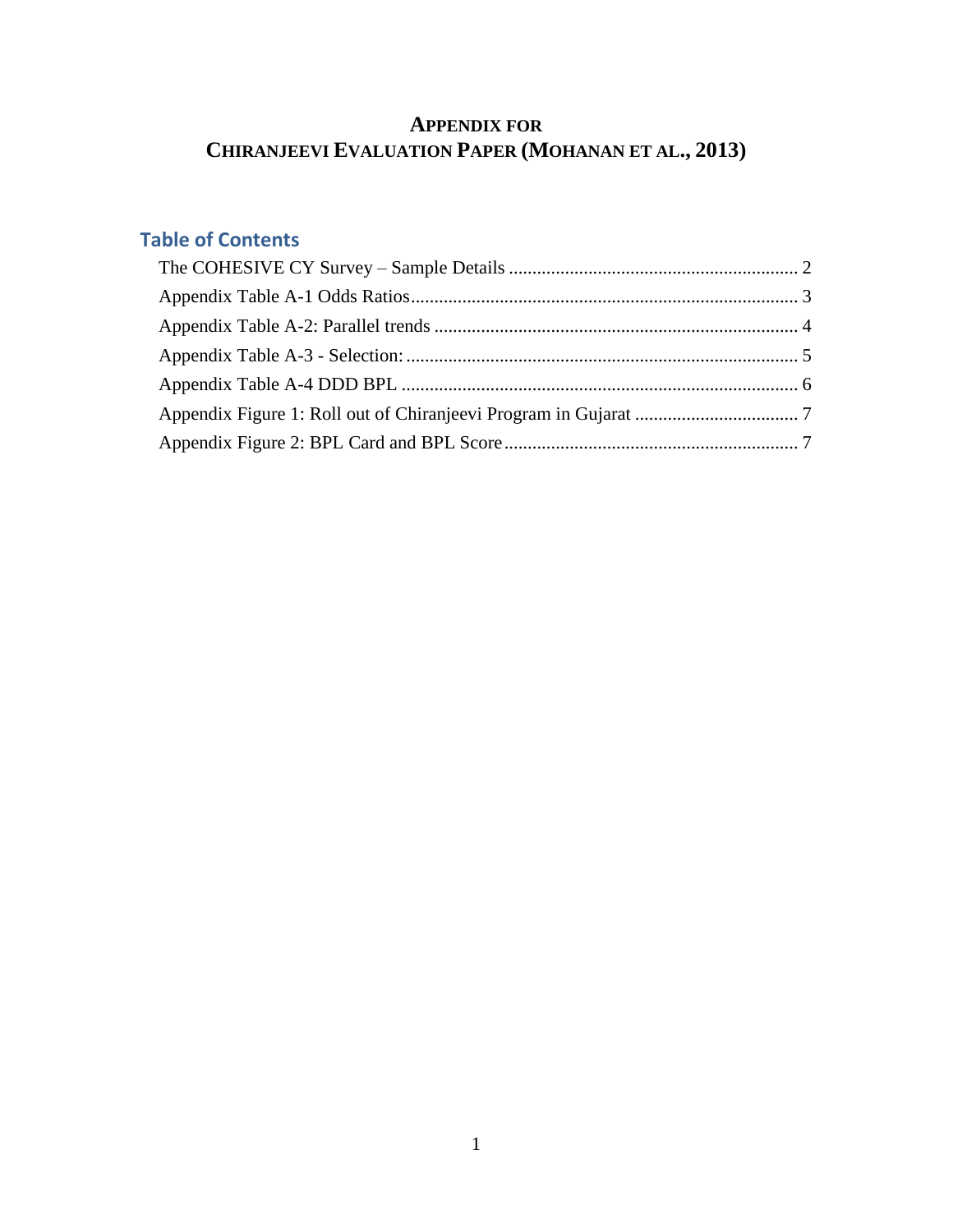### <span id="page-1-0"></span>**The COHESIVE CY Survey – Sample Details**

The COHESIVE CY Survey instruments and protocols are available online at

[http://www.cohesiveindia.org.](http://www.cohesiveindia.org/) The sampling procedure for the survey followed a three-stage cluster design. To identify the sampling universe of blocks and villages, government census data of 2001 was used. All districts of the state were included in the survey. First, blocks (or talukas) were sampled from from the respective districts in proportion to total number of blocks from each district). Within the 75 blocks selected, eight villages (or PSUs) were sampled with probability proportional to size. Within each village/PSU, a brief census of all households was conducted to determine 1) households that had deliveries in the past five years (since 2005) and 2) households that fall within the five points on either side of the BPL index threshold. In Gujarat, the cut-off BPL score is 20. These households formed the sampling universe from which 6,000 households were drawn from 600 villages from 75 blocks. The final participation rate was 94.4%, yielding a final sample of 5,663 households, among whom 5,597 households with complete information on all covariates were included the analytical sample. Further details on sampling, and population figures used to create the sampling frame are available on COHESIVE's website: <http://www.cohesiveindia.org/publications-downloads.html>

#### **BPL Scoring**

 $\overline{a}$ 

The government of India issues BPL cards to households deemed poor according to an index that consists of 13 components such as ownership of various assets, literacy, household members' occupations, migration, and child labor. Index scores range from 0 to 52. We sample households with a BPL score of 16 to 25 in 2002, based on the retrospective questions in the household census.

In the COHESIVE CY Survey, we collected information on each of the 13 components in 2002 (retrospectively) and in 2010 at the time of the survey. Based on this data, we calculated BPL scores of households in 2002.

Because we originally intended to use a "fuzzy" regression discontinuity design<sup>1</sup>, we selected households with below-poverty-line (BPL) index scores between 16 and 25 in the year 2002 to be included in the sample.

#### **Triple-Difference Analysis of the Impact of BPL status on CY Program Effect**

The widespread manipulation of BPL status found in our analysis of BPL score suggests that although CY vouchers are distributed to BPL households, the effect of the CY program should be the similar among BPL households and non-BPL households. We confirm this by performing a linear triple-difference analysis in which we include indicators for whether the CY program was available in the district at the time of birth and whether the household holds a BPL card, along with an indicator for both the CY program and BPL card. The results of our linear triple-difference analysis are presented alongside congruent odds ratios estimated using logistic regression in Appendix Table A4. We find no significant difference in the effect of CY between BPL households and non-BPL households.

<sup>&</sup>lt;sup>1</sup> Hahn, Jinyong, Petra Todd, and Wilbert Van der Klaauw. 2001. "Identification and Estimation of Treatment Effects with a Regression-Discontinuity Design." *Econometrica* 69(1): 201- 209..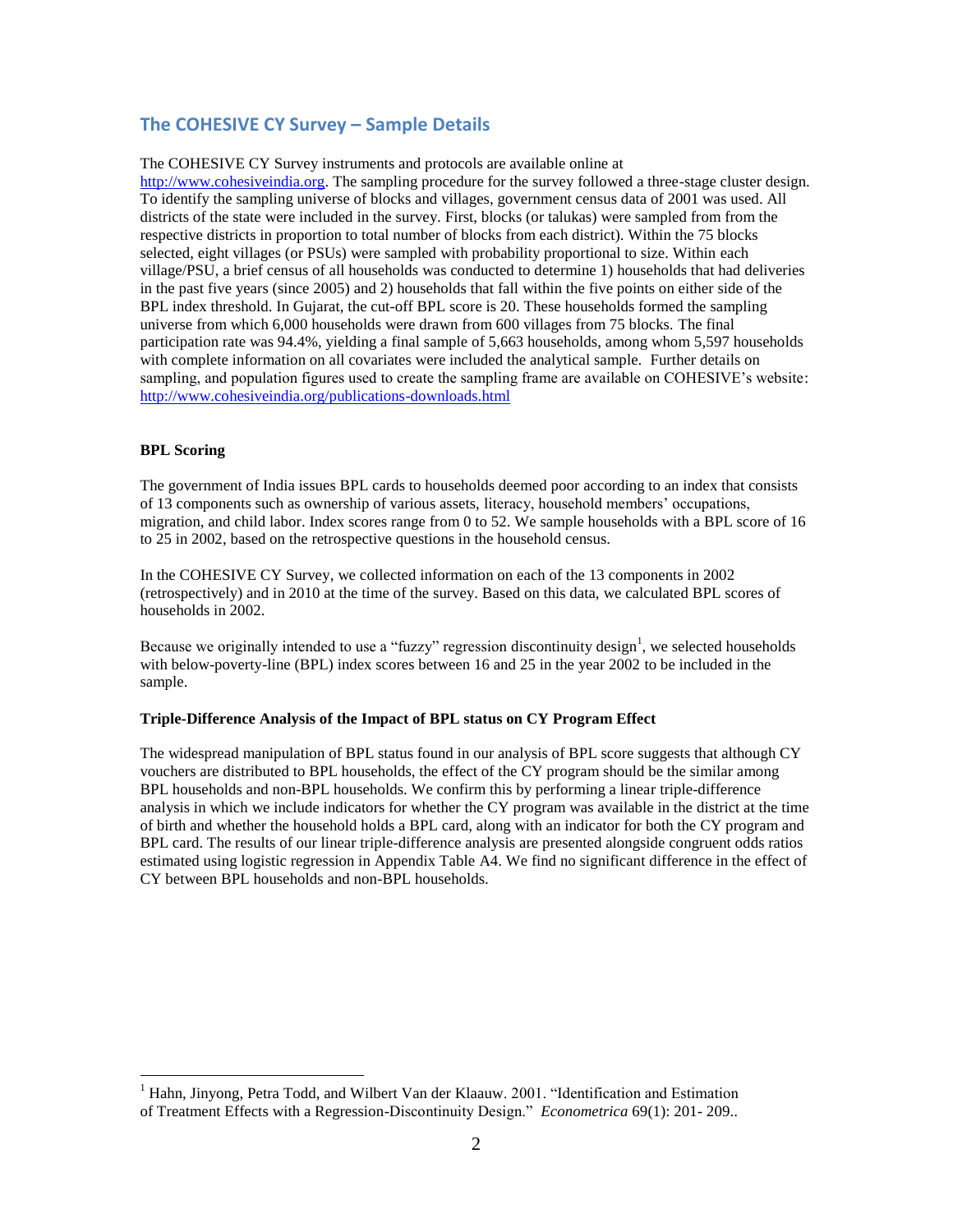<span id="page-2-0"></span>

|                           | <b>COHESIVE</b>                              |                                     | <b>DLHS</b>                                  |                                     |  |  |
|---------------------------|----------------------------------------------|-------------------------------------|----------------------------------------------|-------------------------------------|--|--|
|                           | Linear DD coefficient<br>[Percentage Points] | Logistic Regression<br>[Odds Ratio] | Linear DD coefficient<br>[Percentage Points] | Logistic Regression<br>[Odds Ratio] |  |  |
| Delivery in facility      | 2.42                                         | 1.11                                | $-3.08$                                      | 0.90                                |  |  |
|                           | $[-5.90, 10.74]$                             | [0.74, 1.69]                        | $[-9.12, 2.96]$                              | [0.66, 1.24]                        |  |  |
| Private (if facility)     | $-2.47$                                      | 0.89                                | $-4.39$                                      | 0.80                                |  |  |
|                           | $[-8.30, 3.36]$                              | [0.67, 1.19]                        | $[-12.17, 3.39]$                             | [0.54, 1.19]                        |  |  |
| Assisted by doctor/nurse  | 3.13                                         | 1.16                                | $-2.51$                                      | 0.91                                |  |  |
|                           | $[-5.31, 11.58]$                             | [0.74, 1.81]                        | $[-8.27, 3.25]$                              | [0.67, 1.25]                        |  |  |
| Normal delivery           | 1.61                                         | 1.75                                | 0.12                                         | 1.02                                |  |  |
|                           | $[-1.35, 4.58]$                              | [0.74, 4.18]                        | $[-3.37, 3.60]$                              | [0.62, 1.68]                        |  |  |
| Any complications         | 6.16                                         | 1.31                                | 2.45                                         | 1.11                                |  |  |
|                           | $[-2.63, 14.95]$                             | [0.87, 1.96]                        | $[-3.34, 8.24]$                              | [0.87, 1.42]                        |  |  |
| Became unconcious         | $-1.82$                                      | 0.58                                |                                              |                                     |  |  |
|                           | $[-6.83, 3.19]$                              | [0.20, 1.65]                        |                                              |                                     |  |  |
| Child needed NICU         | 2.12                                         | 1.48                                |                                              |                                     |  |  |
|                           | $[-3.32, 7.55]$                              | [0.61, 3.60]                        |                                              |                                     |  |  |
| <b>Excessive Bleeding</b> |                                              |                                     | 1.99                                         | 1.39                                |  |  |
|                           |                                              |                                     | $[-1.28, 5.26]$                              | [0.79, 2.43]                        |  |  |
| Convulsions               |                                              |                                     | $-2.17$                                      | 0.55                                |  |  |
|                           |                                              |                                     | $[-4.49, 0.14]$                              | [0.28, 1.10]                        |  |  |
| Had ANC checkup           | 3.18                                         | 1.26                                | $-2.09$                                      | 0.93                                |  |  |
|                           | $[-1.69, 8.06]$                              | [0.83, 1.92]                        | $[-8.07, 3.90]$                              | [0.67, 1.28]                        |  |  |
| Doctor/nurse did ANC      | $-3.76$                                      | 0.67                                | 0.12                                         | 1.03                                |  |  |
|                           | $[-11.75, 4.24]$                             | [0.33, 1.37]                        | $[-2.89, 3.13]$                              | [0.34, 3.08]                        |  |  |
| ANC in facility           |                                              |                                     | 0.80                                         | 1.26                                |  |  |
|                           |                                              |                                     | $[-3.61, 5.20]$                              | [0.53, 3.01]                        |  |  |
| Had PNC checkup           | 4.99                                         | 1.47                                | 2.23                                         | 1.15                                |  |  |
|                           | $[-2.15, 12.13]$                             | [0.95, 2.27]                        | $[-3.50, 7.96]$                              | [0.87, 1.51]                        |  |  |
| Doctor/nurse did PNC      | 0.77                                         | 0.76                                |                                              |                                     |  |  |
|                           | $[-9.79, 11.33]$                             | [0.23, 2.55]                        |                                              |                                     |  |  |
| Any costs^                | 2.69                                         | 1.95                                | $-3.06$                                      | 0.80                                |  |  |
|                           | $[-1.10, 6.48]$                              | $[0.71 - 5.34]$                     | $[-8.81, 2.70]$                              | [0.55, 1.18]                        |  |  |

**Appendix Table A-1 Odds Ratios**: Effect of Chiranjeevi - Odds Ratios from Logistic Regressions and DD estimates in main paper

Point estimates and 95% CI from regressions with full set of covariates; adjusted for survey design.

^ Costs are for institutional delivery in COHESIVE, compared to all deliveries in DLHS

DD coefficients in columns 1 and 3 are percentage points for outcomes other than costs; DD coefficients in columns 1 and 3 are

percentages for total cost, non-hospital cost and transportation cost; Columns 2 and 4 show odds ratios from logistic regressions. Controls

for age at marriage, age at delivery, education, household wealth and religion included by not reported. Year district and caste fixed effects

not shown. Sample consists of last child born since 2005. 95% confidence interval in brackets.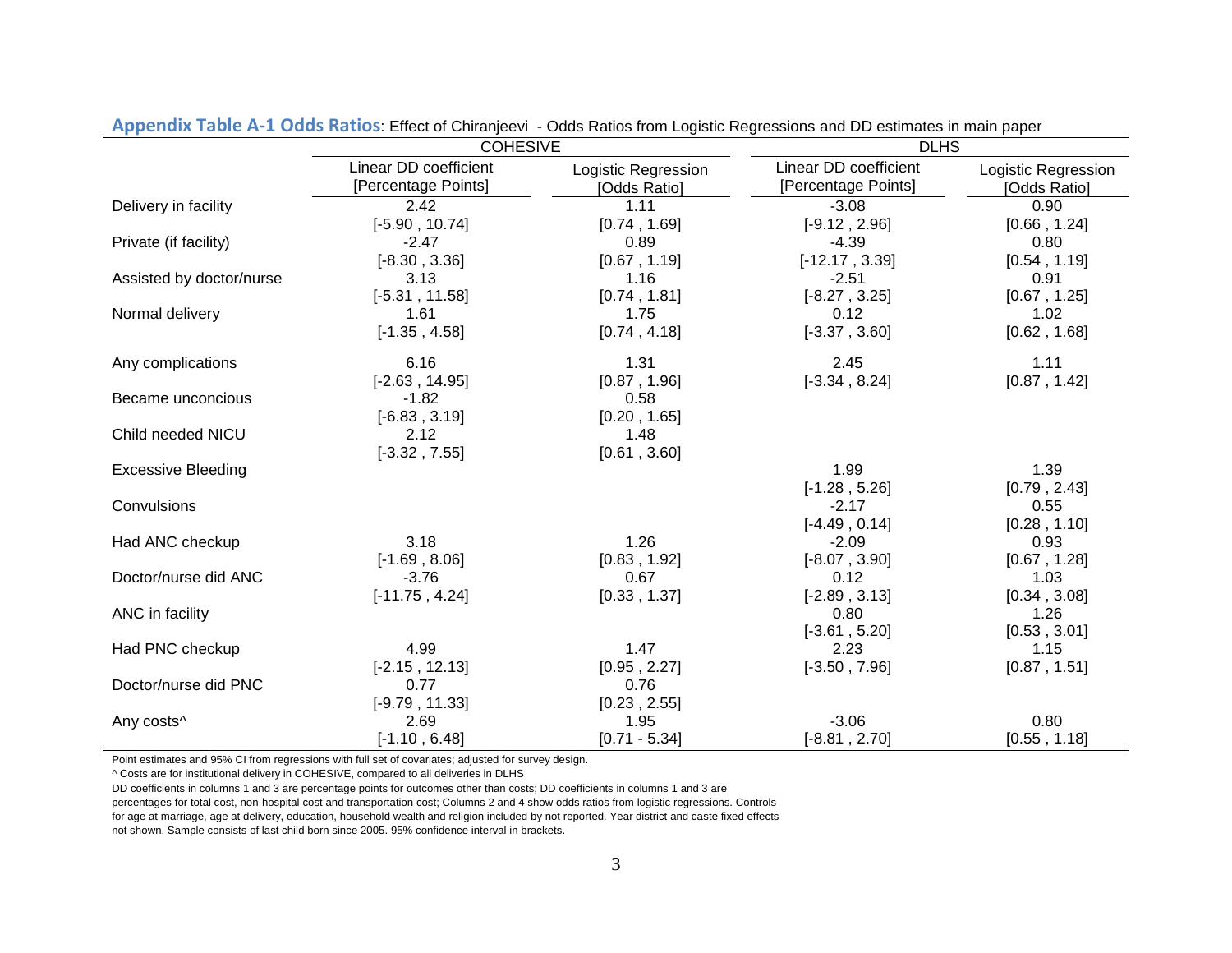| <b>VARIABLES</b>     | <b>Institutional Delivery</b> |             | Private Institutional<br>Delivery |             |             | <b>Attended Delivery</b> |                 |                 |                           |             |
|----------------------|-------------------------------|-------------|-----------------------------------|-------------|-------------|--------------------------|-----------------|-----------------|---------------------------|-------------|
|                      |                               |             |                                   |             |             |                          | Normal Delivery |                 | <b>Excessive Bleeding</b> |             |
| Years to CY          | $-8.83**$                     | 0.18        | $-12.42$                          | $2.63***$   | $-11.76***$ | $-0.07$                  | $-1.65$         | $1.91***$       | $7.54***$                 | $-0.77***$  |
|                      | $[-16.78 -$                   | $[-0.44 -$  | $[-33.13 -$                       | $[1.81 -$   | $[-20.45 -$ | $[-0.69 -$               | [-6.26 -        |                 |                           | $[-1.16 -$  |
|                      | $0.88$ ]                      | $0.81$ ]    | 8.29]                             | $3.46$ ]    | $3.07$ ]    | $0.54$ ]                 | 2.95]           | $[1.44 - 2.37]$ | $[2.33 - 12.75]$          | 0.391       |
|                      |                               | 11.67       |                                   | 9.73        |             | 12.46                    |                 | $-0.90$         |                           | $-10.96**$  |
| <b>Early Rollout</b> |                               | $[-7.16 -$  |                                   | $[-18.07 -$ |             | $[-5.52 -$               |                 | $[-13.26 -$     |                           | $[-20.38 -$ |
| <b>District</b>      |                               | 30.50]      |                                   | 37.53       |             | 30.44]                   |                 | 11.45           |                           | $1.53$ ]    |
| Years to CY          |                               | $-0.51$     |                                   | 1.03        |             | $-0.15$                  |                 | 0.85            |                           | 0.50        |
| * Early              |                               | $[-3.70 -$  |                                   | $[-2.70 -$  |             | $[-3.14 -$               |                 | $[-1.26 -$      |                           | $[-0.93 -$  |
| Rollout              |                               | 2.68]       |                                   | 4.76]       |             | 2.85                     |                 | 2.96]           |                           | 1.94]       |
| Constant             | 35.44                         | $-23.80***$ | 88.23***                          | 43.53***    | 173.83***   | $-2.52$                  | 151.32***       | 111.98***       | $-87.98***$               | 23.30***    |
|                      | $-66.86 -$                    | $[-39.70 -$ | $[30.93 -$                        | $[12.10 -$  | $[62.56 -$  | $[-17.24 -$              | $[89.39 -$      | $[96.15 -$      | $[-153.66 -$              | $[14.16 -$  |
|                      | 137.74]                       | 7.90]       | 145.53]                           | 74.96]      | 285.10      | 12.21]                   | 213.26]         | 127.80]         | 22.30]                    | 32.44]      |
| <b>Observations</b>  | 7,309                         | 7,309       | 3,703                             | 3,703       | 7,309       | 7,309                    | 7,309           | 7,309           | 7,309                     | 7,309       |
| R-squared            | 0.26                          | 0.26        | 0.10                              | 0.10        | 0.25        | 0.25                     | 0.10            | 0.10            | 0.02                      | 0.02        |

## **Appendix Table A-2: Parallel trends** in years preceding CY implementation in early v/s late rollout districts

<span id="page-3-0"></span>

| Continued<br><b>VARIABLES</b> | <b>Antenatal Care</b>  |                  | <b>Antenatal Testing</b> |                  | Tetanus          |                  | Iron Supplements  |                  |
|-------------------------------|------------------------|------------------|--------------------------|------------------|------------------|------------------|-------------------|------------------|
| Years to CY                   | $-7.01$<br>$[-16.21 -$ | $-0.38$          | $-1.08$                  | $-0.15$          | $-1.44$          | $-0.10$          | $-0.63$           | 0.20             |
|                               | 2.19]                  | $[-0.83 - 0.07]$ | $[-11.19 - 9.03]$        | $[-0.59 - 0.30]$ | $[-9.02 - 6.15]$ | $[-0.50 - 0.30]$ | $[-10.12 - 8.87]$ | $[-0.22 - 0.63]$ |
|                               |                        | $-0.01$          |                          | $-2.45$          |                  | $-1.92$          |                   | $-4.01$          |
| <b>Early Rollout</b>          |                        | $[-17.89 -$      |                          | $[-19.13 -$      |                  | $[-18.17 -$      |                   | [-22.46 -        |
| <b>District</b>               |                        | 17.881           |                          | 14.22]           |                  | 14.33]           |                   | 14.44]           |
| Years to CY<br>* Early        |                        | 1.27             |                          | 0.64             |                  | 0.62             |                   | 0.93             |
| Rollout                       |                        | $[-1.61 - 4.14]$ |                          | $[-1.85 - 3.14]$ |                  | $[-1.97 - 3.22]$ |                   | $[-1.93 - 3.79]$ |
| Constant                      | 128.29**               | 34.67***         | 95.04*                   | 65.23***         | 86.79*           | 64.59***         | 64.87             | 48.04***         |
|                               | $[11.81 -$             | $[21.62 -$       | $[-16.57 -$              | $[52.25 -$       | $[-8.89 -$       | $[53.09 -$       | $[-55.55 -$       | $[34.15 -$       |
|                               | 244.77]                | 47.721           | 206.661                  | 78.201           | 182.46]          | 76.091           | 185.29]           | 61.93            |
| <b>Observations</b>           | 7,306                  | 7,306            | 6,072                    | 6,072            | 7,306            | 7,306            | 7,306             | 7,306            |
| R-squared                     | 0.19                   | 0.19             | 0.09                     | 0.09             | 0.12             | 0.12             | 0.10              | 0.10             |

\*\*  $p<0.01$ , \*\*  $p<0.05$ , \*  $p<0.10$ ; All models control for mother's age at marriage, mother's age at delivery, mother's education, household standard of living index, religion, and caste/social group; all models include and year fixed effects. Sample includes most recent deliveries only. Reference group is deliveries occurring 6 or more years prior to CY implementation. Adjusted for survey design, robust standard errors clustered at the district level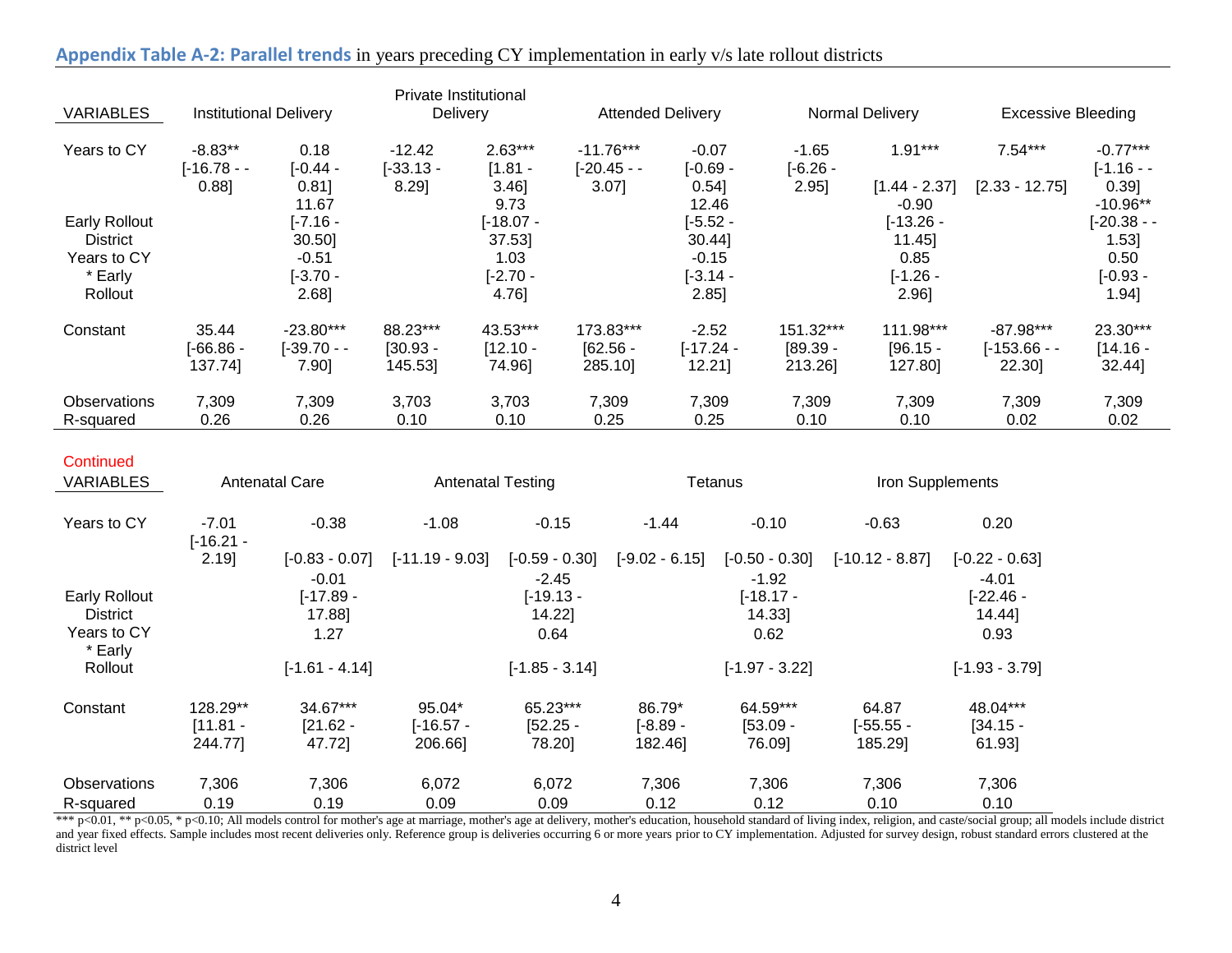## **Appendix Table A-3 - Selection:**

## **Difference between mothers who choose institutional delivery and those who don't**

|                                                           | <b>COHESIVE DATA</b> |                               |                                     |                                                    | <b>DLHS DATA</b> |                    |                    |               |                 |             |
|-----------------------------------------------------------|----------------------|-------------------------------|-------------------------------------|----------------------------------------------------|------------------|--------------------|--------------------|---------------|-----------------|-------------|
| PANEL A:<br><b>MATERNAL</b><br><b>CHARACTERISTI</b><br>CS | Age at<br>marriage   | Mothers<br>age at<br>delivery | Mother's<br>education<br>[3 levels] | Monthly<br>HHld<br>$\sqrt{5}$<br>income<br>levels] | Hindu            | Age at<br>marriage | Age at<br>delivery | Educatio<br>n | Wealth<br>Index | Hindu       |
| Delivery in facility                                      | $0.46***$            | $-0.78***$                    | $0.31***$                           | $0.13***$                                          | $-0.01$          | $1.25***$          | $-0.64***$         | $-0.29***$    | $0.93***$       | $-0.04*$    |
|                                                           | (0.10)               | (0.20)                        | (0.04)                              | (0.05)                                             | (0.01)           | (0.13)             | (0.21)             | (0.02)        | (0.04)          | (0.01)      |
| CY active at<br>delivery                                  | 0.06                 | $0.98***$                     | $-0.04$                             | 0.00                                               | 0.00             | $-0.15$            | $-0.73***$         | $0.07^{**}$   | $-0.08*$        | $\mathbf 0$ |
|                                                           | (0.07)               | (0.18)                        | (0.03)                              | (0.04)                                             | (0.01)           | (0.11)             | (0.20)             | (0.02)        | (0.03)          | (0.01)      |
| Delivery in facility X<br>CY active                       | $-0.02$              | $-0.03$                       | 0.05                                | 0.00                                               | 0.01             | $-0.12$            | 0.11               | 0.01          | $-0.20***$      | 0.01        |
|                                                           | (0.09)               | (0.21)                        | (0.03)                              | (0.05)                                             | (0.01)           | (0.15)             | (0.25)             | (0.03)        | (0.05)          | (0.02)      |
|                                                           |                      |                               |                                     |                                                    |                  |                    |                    |               |                 |             |

<span id="page-4-0"></span>

|                                              | <b>COHESIVE DATA</b>            |                    |                                |                    |                              | <b>DLHS DATA</b>                |                    |                       |                    |                             |
|----------------------------------------------|---------------------------------|--------------------|--------------------------------|--------------------|------------------------------|---------------------------------|--------------------|-----------------------|--------------------|-----------------------------|
| PANEL B:<br><b>HEALTH</b><br><b>OUTCOMES</b> | Assisted by<br>doctor/<br>nurse | Normal<br>delivery | Child<br>needed<br><b>NICU</b> | Had ANC<br>checkup | Had<br><b>PNC</b><br>checkup | Assisted<br>by doctor/<br>nurse | Normal<br>delivery | Excessive<br>bleeding | Had ANC<br>checkup | Receive<br>d PNC<br>checkup |
| Delivery in facility                         | $84.21***$                      | $-8.88***$         | $2.65*$                        | $26.53***$         | 49.63***                     | 86.47***                        | $-15.83***$        | $-2.51*$              | $38.20***$         | $61.72***$                  |
|                                              | (1.47)                          | (0.81)             | (1.11)                         | (2.93)             | (3.55)                       | (1.23)                          | (1.14)             | (1.13)                | (2.04)             | (1.85)                      |
| CY active at                                 |                                 |                    |                                |                    |                              |                                 |                    |                       |                    |                             |
| delivery                                     | $-0.41$                         | $-0.04$            | 0.77                           | $6.27*$            | 1.82                         | $-2.1$                          | $-0.13$            | 0.77                  | 1.61               | $-0.09$                     |
|                                              | (1.28)                          | (0.34)             | (0.95)                         | (2.67)             | (2.37)                       | (1.46)                          | (0.34)             | (1.13)                | (2.05)             | (1.83)                      |
| Delivery in facility X                       |                                 |                    |                                |                    |                              |                                 |                    |                       |                    |                             |
| CY active                                    | 0.92                            | 0.17               | 0.01                           | $-6.41*$           | $-1.87$                      | 2.1                             | 2.66               | $-0.47$               | $-1.51$            | $-2.78$                     |
|                                              | (1.31)                          | (0.74)             | (1.25)                         | (2.66)             | (2.49)                       | (1.46)                          | (1.38)             | (1.43)                | (2.38)             | (2.22)                      |

Coefficients and clustered SE in parentheses.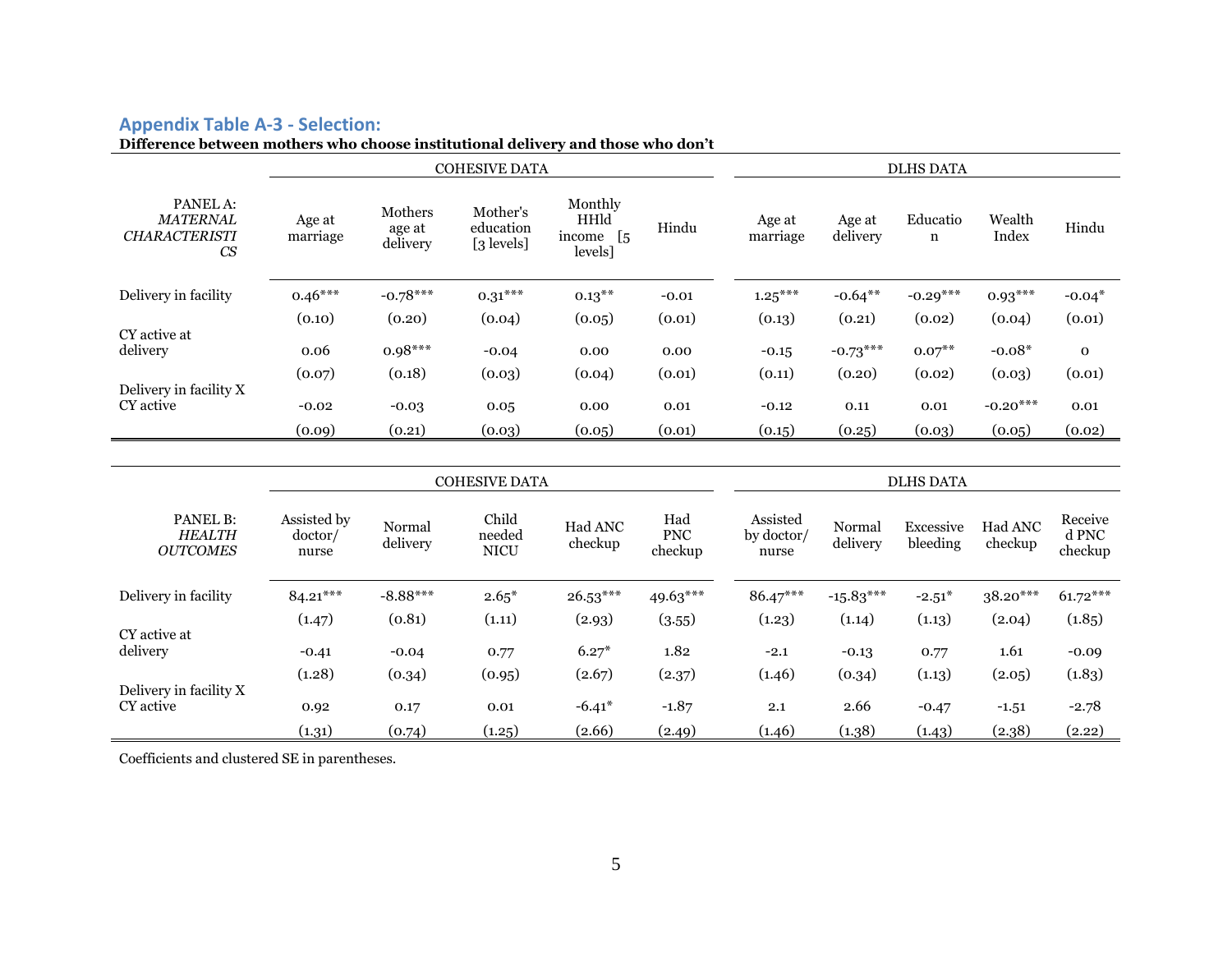|                                            | Cohesive           | DLHS-III           |
|--------------------------------------------|--------------------|--------------------|
| Delivered in Facility                      | $-0.78$            | 0.5                |
|                                            | $[-5.99 - 4.42]$   | $[-4.33 - 5.33]$   |
| Private (if Facility)                      | 2.15               | 5.19               |
|                                            | $[-4.21 - 8.52]$   | $[-2.83 - 13.21]$  |
| Assisted by Doctor/Nurse                   | $-1.71$            | 2.51               |
|                                            | $[-6.09 - 2.67]$   | $[-2.15 - 7.16]$   |
| Normal Delivery                            | $-0.98$            | $-2.21$            |
|                                            | $[-4.05 - 2.09]$   | $[-5.15 - 0.72]$   |
| Complications                              | $-8.32$            | $-0.2$             |
|                                            | $[-16.95 - 0.31]$  | $[-5.73 - 5.34]$   |
| <b>Became Unconscious</b>                  | 0.67               |                    |
|                                            | $[-3.64 - 4.98]$   |                    |
| Child needed NICU                          | 0.49               |                    |
|                                            | $[-3.07 - 4.05]$   |                    |
| <b>Excessive Bleeding</b>                  |                    | 0.15               |
|                                            |                    | $[-2.79 - 3.09]$   |
| Convulsions                                |                    | 0.49               |
|                                            |                    | $[-1.80 - 2.78]$   |
| Had ANC Checkup                            | $-11.29***$        | 0.43               |
|                                            | $[-16.19 - 6.40]$  | $[-4.11 - 4.97]$   |
| ANC Checkup by Doctor/Nurse or in Facility | 0.54               | 1.07               |
|                                            | $[-7.34 - 8.42]$   | $[-1.21 - 3.36]$   |
| <b>Had ANC Testing</b>                     |                    | 0.49               |
|                                            |                    | $[-2.21 - 3.19]$   |
| Had PNC Checkup                            | $-8.71***$         | 3.46               |
|                                            | $[-16.68 - 0.73]$  | $[-1.64 - 8.56]$   |
| PNC Checkup by Doctor/Nurse                | $-3.09$            |                    |
|                                            | $[-10.54 - 4.37]$  |                    |
| Any Cost                                   | $-0.8$             | 0.46               |
|                                            | $[-5.45 - 3.85]$   | $[-3.96 - 4.88]$   |
| <b>Total Cost</b>                          | $-13.69$           | 7.9                |
|                                            | $[-39.98 - 12.60]$ | $[-7.31 - 23.11]$  |
| Non-Hospital Cost                          | 13.83              |                    |
|                                            | $[-11.13 - 38.78]$ |                    |
| <b>Transportation Cost</b>                 |                    | $-3.88$            |
|                                            |                    | $[-25.51 - 17.74]$ |

## <span id="page-5-0"></span>**Appendix Table A-4 DDD BPL**: Linear Triple Difference (DDD) Estimates Effect of Chiranjeevi Yojana and BPL status on Maternal Outcomes

\*\*\* p<0.01, \*\* p<0.05, \* p<0.10

DDD coefficients are percentage points for outcomes other than costs; DDD coefficients are percentages for total cost, nonhospital cost and transportation cost. Controls for age at marriage, age at delivery, education, household wealth and religion included by not reported. Year district and caste fixed effects not shown. Sample consists of last child born since 2005. 95% confidence interval in brackets.